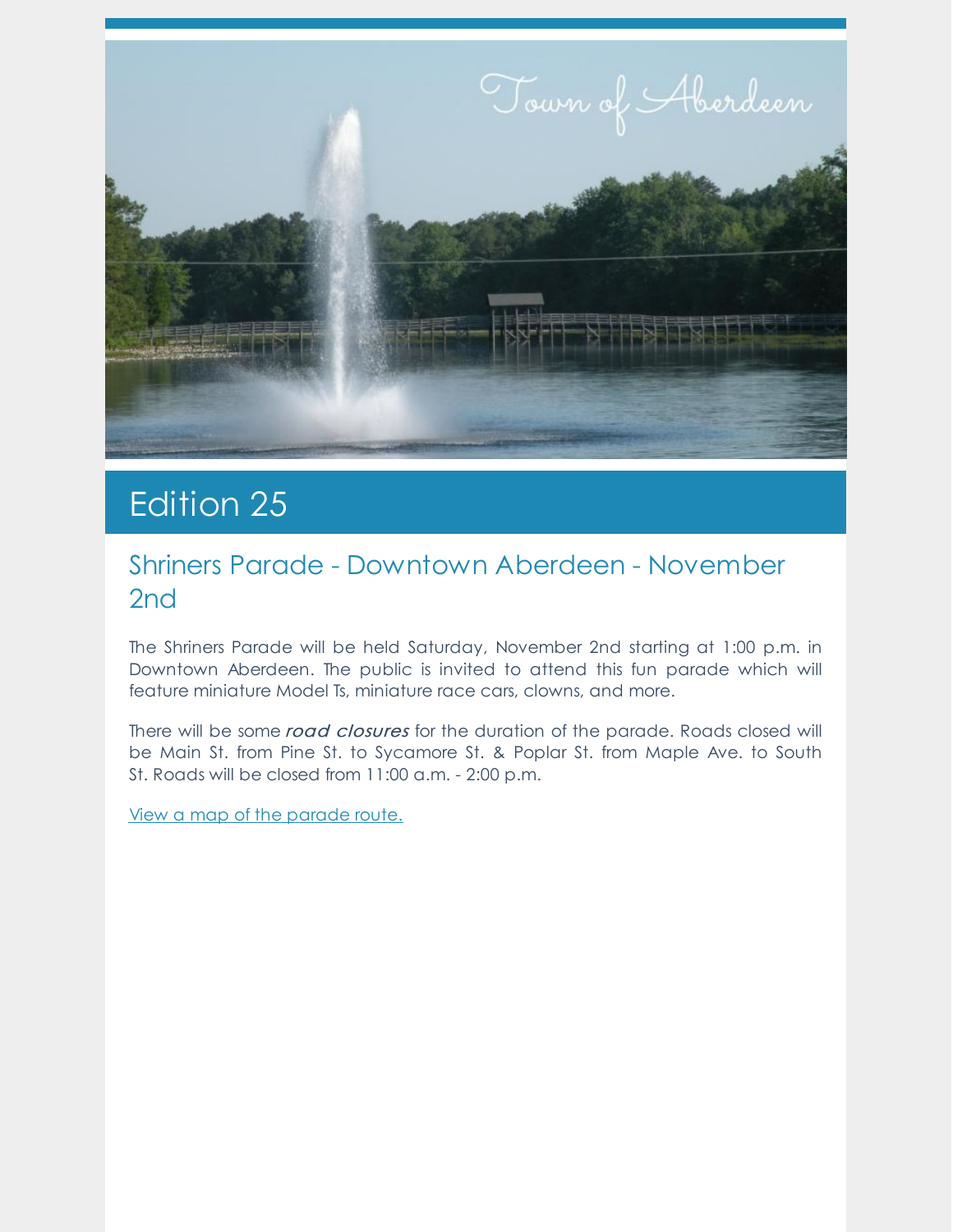

 $\infty$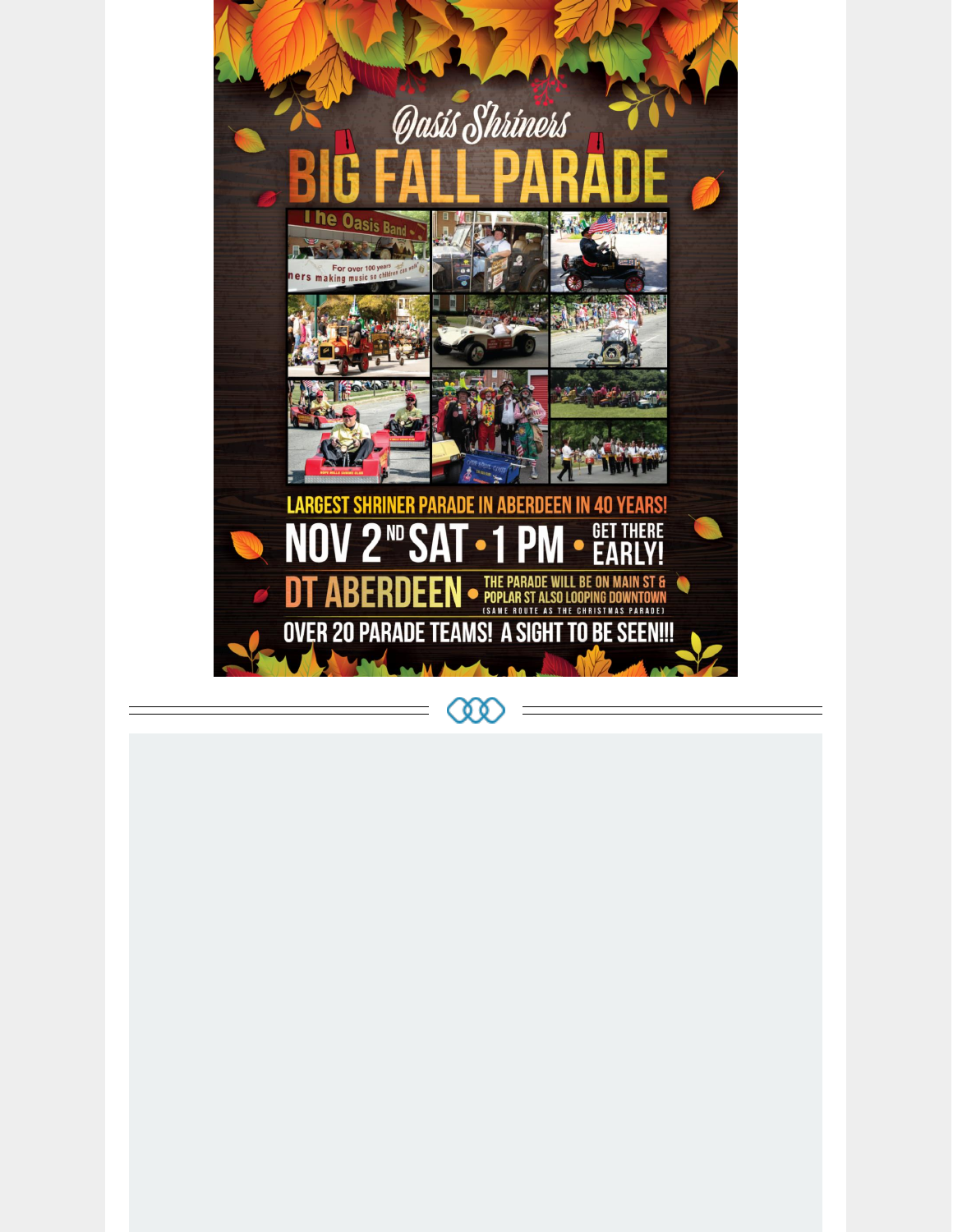

## **SATURDAY, NOVEMBER 16, 2019**

10:00 am to 2:00 pm at PINECREST HIGH SCHOOL (Parking lot off of Volt Gilmore Lane)

#### PLEASE NOTE: KEEP MOORE COUNTY BEAUTIFUL PAPER SHREDDING EVENT WILL BE SEPARATE AT THE LOWER **SMALLER PARKING LOT**

MOORE COUNTY RESIDENTS ONLY commercial and electronic waste WILL NOT be accepted. However, you may dispose of E-Waste at Moore County Collection Centers.

### **EXAMPLES OF ITEMS TO BE COLLECTED ARE:**

Paint and paint thinners, furniture strippers & finishing products, solvents & degreasers, wood preservatives, polishes, aerosols, fluorescent light tubes, compact fluorescent bulbs, NiCad batteries, alkaline batteries, lithium batteries, propane cylinders, swimming pool chemicals, used motor oil, antifreeze, gasoline, hydraulic transmission & brake fluid.



Pesticides, herbicides, fungicides and insecticides WILL BE accepted but MUST be in its original containers for identification purposes.

This event is sponsored by: Moore County Cooperative Extension Service, Keep Moore County Beautiful, County of Moore, Village of Pinehurst, Village of Whispering Pines, N.C. Dept. of Agriculture, the Town of Aberdeen, the Town of Southern Pines and the NCDA & CS Pesticide Disposal Assistance Program.

### Sandhills Central Railroad Club Train Show

ALL ABOARD!! …for the [Sandhills](https://www.facebook.com/sandhillscentralrailroad/) Central Railroad Club Annual Model Train Show Saturday, November 23rd from 10:00 a.m to 4:00 p.m. Admission is \$5; children under 4 feet 8 ½ inches are free.

o o

This event will be held at the historic Union Station located at The Depot - 100 East Main Street in Downtown Aberdeen.

The show will feature the Club's operating HO scale layout depicting downtown Aberdeen. The immediately adjacent Union Station Railroad Museum will also be open during the exhibition with docents available to interpret local and railroad history.